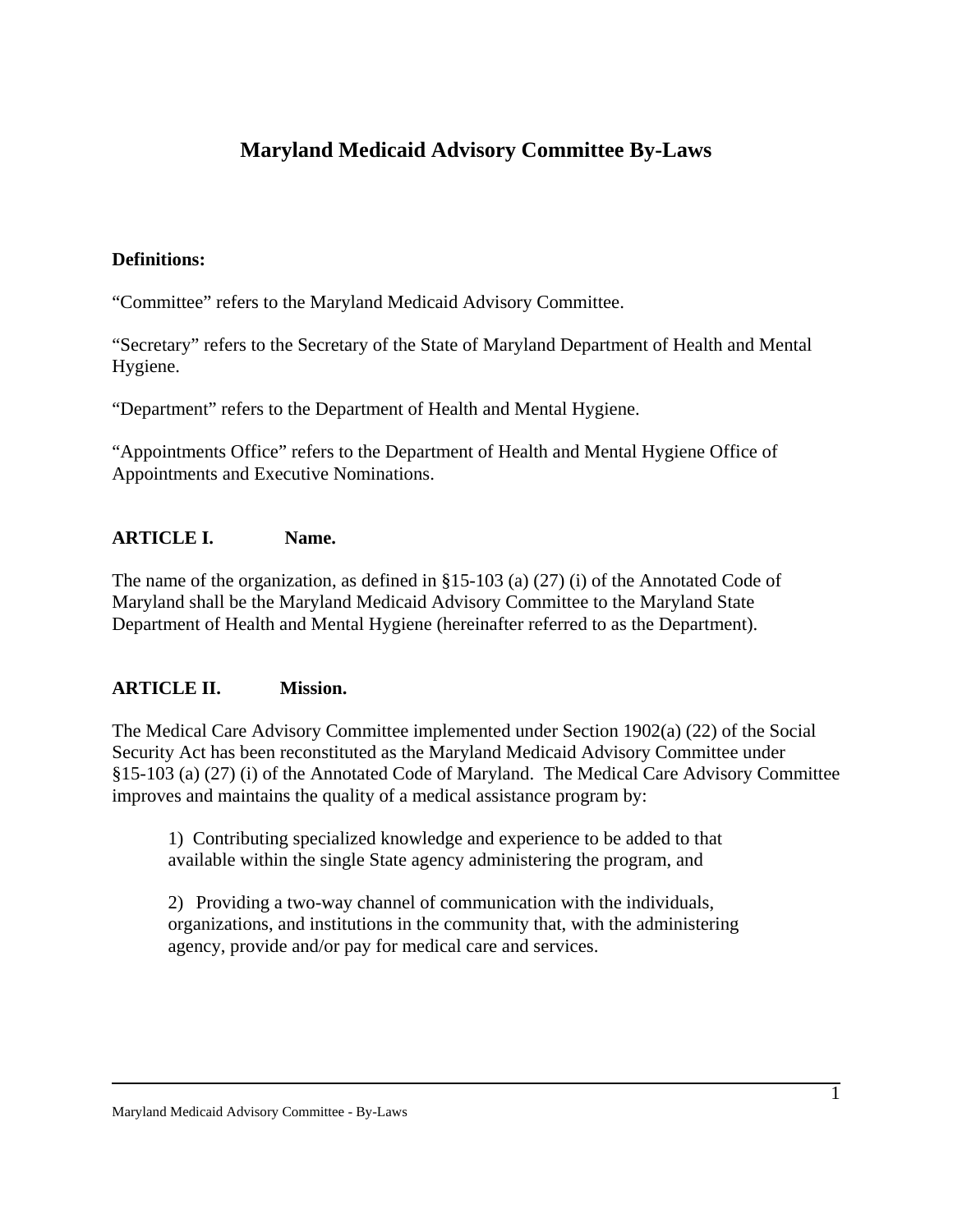### **ARTICLE III. Functions and Duties.**

In addition to any duties imposed by federal law and regulation the Committee shall:

- A) Advise the Secretary on the implementation, operation, and evaluation of Managed Care Programs under SB 750;
- B) Review and make recommendations on the regulations developed to implement managed care programs under SB 750;
- C) Review and make recommendations on the standards used in contracts between the Department and Managed Care Organizations (MCOs);
- D) Review and make recommendations on the Department's oversight of quality assurance standards;
- E) Review data collected by the Department from MCOs participating in the program and data collected by the Maryland Health Care Access and Cost Commission;
- F) Promote the dissemination of MCO performance information, including loss ratios, to enrollees in a manner that facilitates quality comparisons and uses layman's language;
- G) Assist the Department in evaluating the enrollment process;
- H) Review reports of the Ombudsmen; and
- I) Publish and submit an annual report to the Governor and, subject to §2-1312 of the State Government Article, the General Assembly.

# **ARTICLE IV. Membership.**

A) Composition

The Committee shall consist of no more than twenty five (25) members, the majority of whom are enrollees or enrollee advocates and shall include:

1) Current or former enrollees or the parents or guardians of current or former enrollees;

2) Providers who are familiar with the medical needs of low-income population groups, including board-certified physicians;

3) Hospital representatives;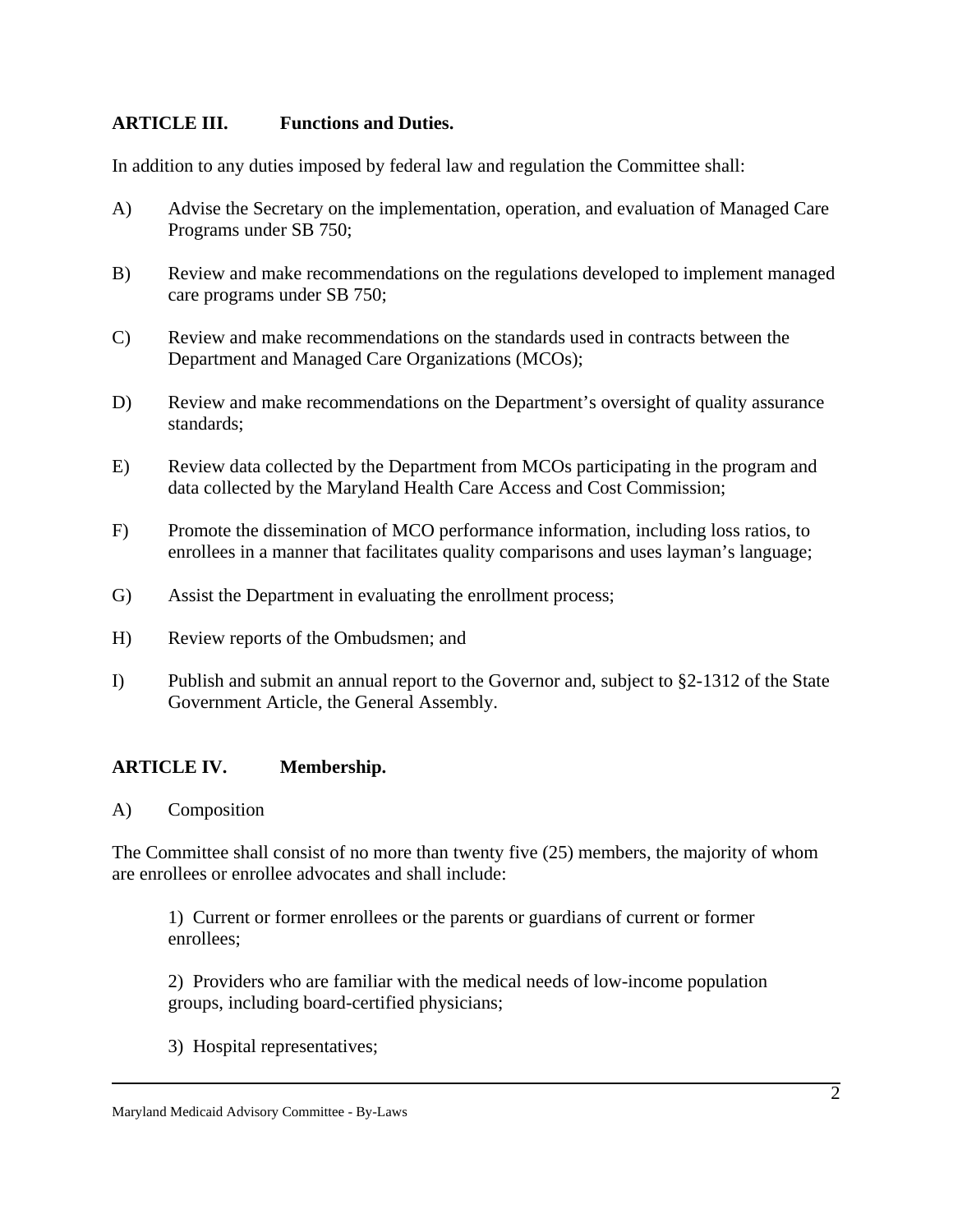4) Advocates for the Medicaid population, including representatives of special needs populations;

5) Two members of the Finance Committee of the Senate of Maryland, appointed by the President of the Senate; and three members of the Maryland House of Delegates, appointed by the Speaker of the House.

6) A designee of each of the following shall serve as an ex-officio member of the Committee:

- a) The Secretary of Human Resources;
- b) The Executive Director of the Maryland Health Care Access and Cost Commission (Maryland Health Care Commission); and
- c) The Maryland Association of County Health Officers.

The Secretary shall appoint non-voting members from managed care organizations who may participate in Committee meetings, unless the Committee meets in closed session as provided in §10-508 of the State government article.

- B) Appointment of Members
	- 1) The Secretary shall make appointments based upon recommendations made to the Secretary by the Office of Appointments. Nominees must complete the application process required by the Office of Appointments. To the extent practical, members of the Committee shall be diversified as to geography, race, and gender.
	- 2) Recommendations for appointment to the Advisory Committee shall be sent to the Advisory Committee staff to be forwarded to the Office of Appointments.
	- 3) Anyone wishing to be considered for appointment should contact the appropriate organization or, where no organization is involved, contact Advisory staff.
- C) Tenure and Vacancies
	- 1) The term of a member is 4 years.
	- 2) The terms of members are staggered as required by the terms provided for members of the Advisory Committee on July 1, 1996: The initial term of 5 members appointed in 1996 shall expire on June 30, 1997; the initial term of 5 members shall expire on June 30, 1998; the initial term of 5 members shall expire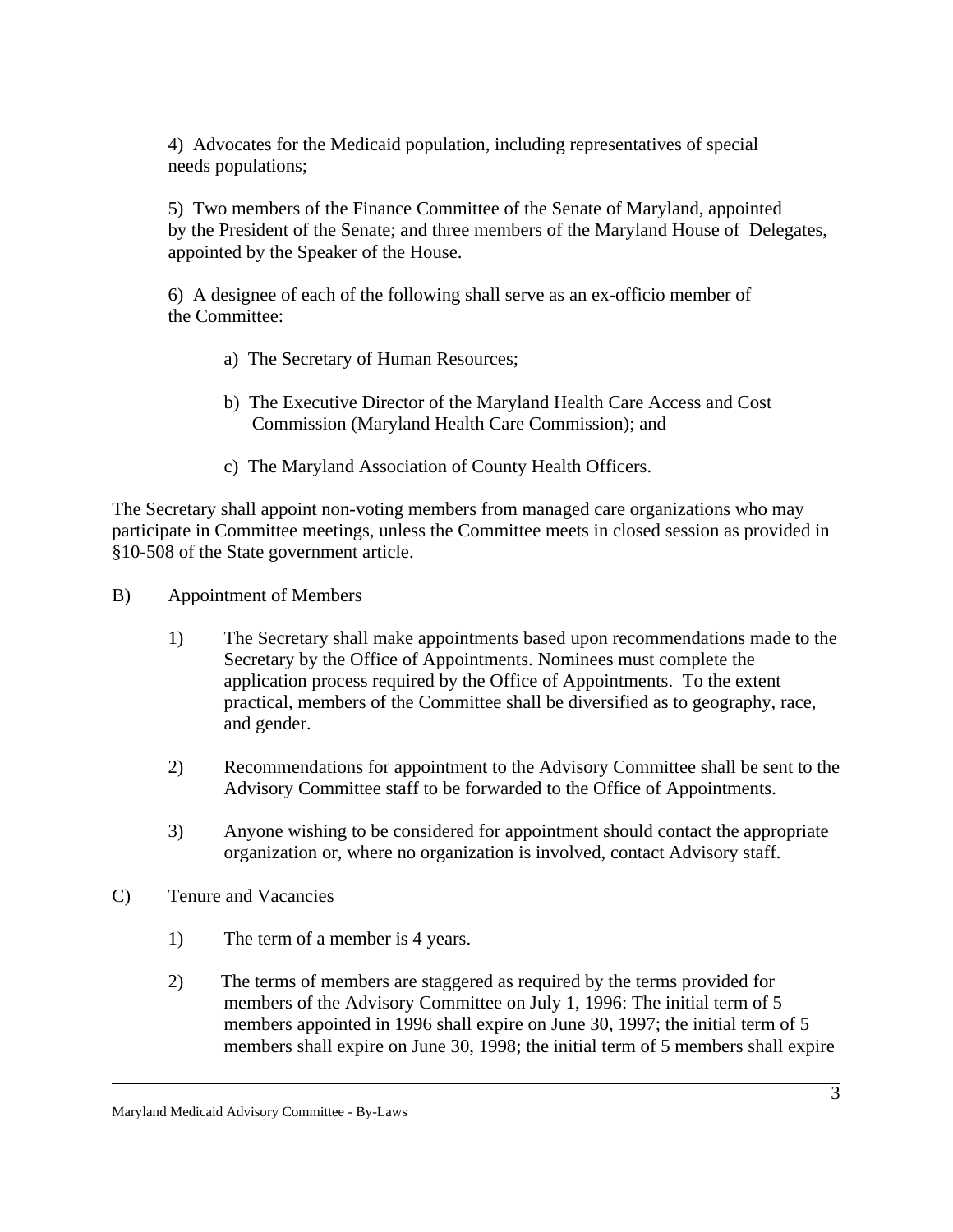on June 30, 1999; and 13 members shall expire on June 30, 2000.

- 3) At the end of a term, a member continues to serve until a successor is appointed.
- 4) A member who is appointed after a term has begun serves only for the rest of the term and until a successor is appointed.
- 5) A member may not be appointed for more than two consecutive full terms.
- 6) To the extent practicable, the Secretary shall fill any vacancy on the Advisory Committee within 60 days of the date of the vacancy.
- D) Removals and Resignations
	- 1) A member may be removed for incompetence or misconduct including violations of Article IX as defined in these by-laws.
	- 2) A member of the Committee may resign by written notice to the Secretary, with a copy to the Committee chairperson. Any member of the Committee may be removed by the Secretary for good cause. Good cause shall include, but not be limited to, non-attendance. If a member misses more than three consecutive meetings during the year, his/her membership may be terminated.

# **ARTICLE V. Meetings.**

- A) The Committee shall meet up to 12 times per year. Special meetings may be called by the Chairperson. All meetings, including full Committee meetings, work group and subcommittee meetings shall be open to the public pursuant to Comar 10.01.14. Notice of meetings must be posted in the Legislative Hearing Schedule at least two weeks prior to the date of the meeting.
- B) Each member of the Committee shall have one (1) vote. Nine Committee members present shall constitute a quorum for voting purposes.
- C) A member of the Committee may appoint a substitute to attend meetings in his/her place for up to 2 meetings a year. Substitutes will be non-voting participants.
- D) The Committee shall determine the time and location of it's meetings.
- E) A member of the Committee may not receive compensation but is entitled to reimbursement for expenses under the standard State travel regulations as provided in the state budget.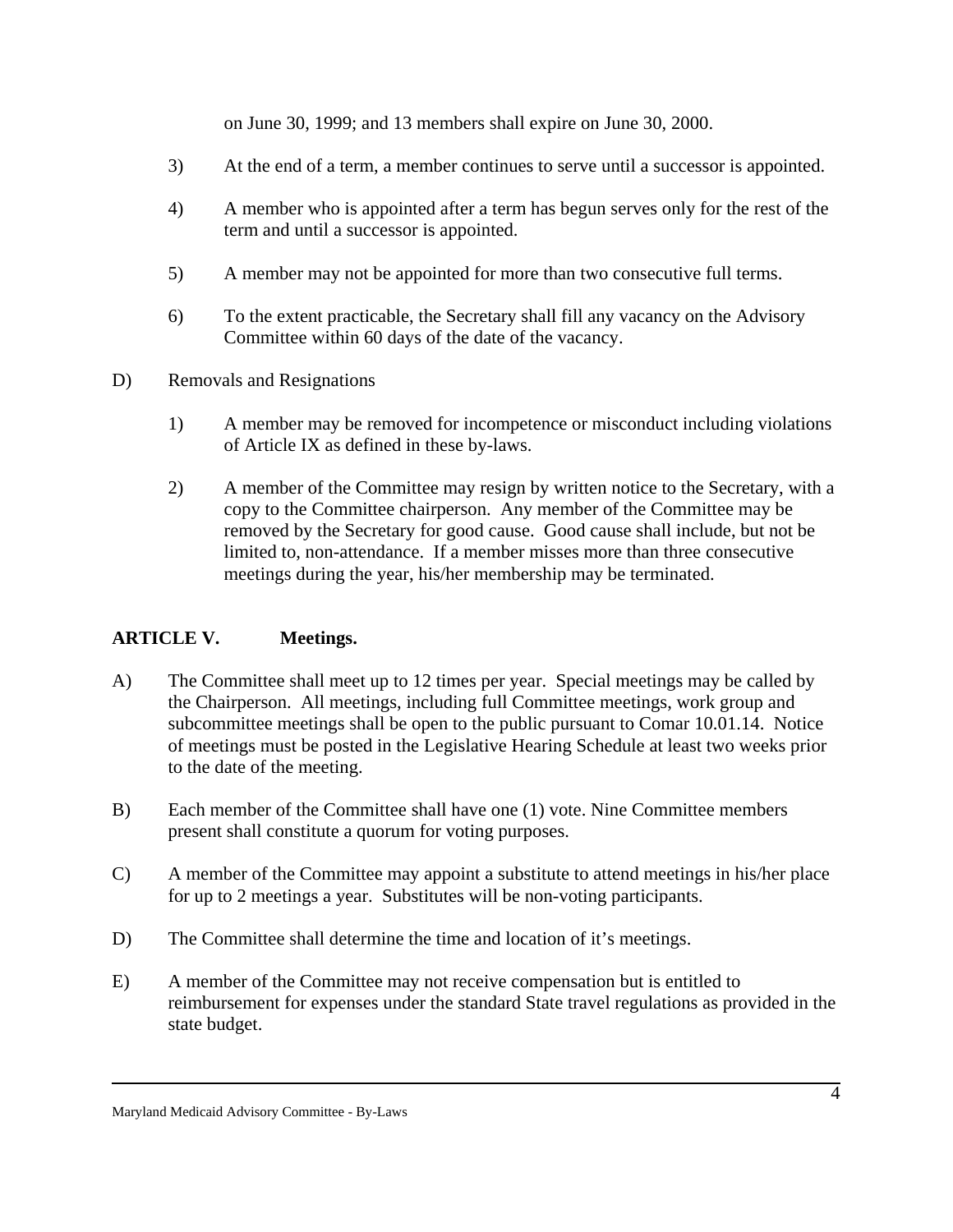### **ARTICLE VI. Officers.**

A) Appointment of Chairperson

1) From among the members the Secretary shall annually appoint a chairperson for the Advisory Committee. The term of the chairperson shall be one (1) year. The appointment of the chairperson will be made in July of each fiscal year and the new chairperson will preside at the second meeting of the new fiscal year.

- B) Duties of the Chairperson:
	- 1) Convene and chair all meetings of the Advisory Committee;
	- 2) Oversee the overall function of the Advisory Committee;
	- 3) Appoint members to the sub-committees as necessary to carry out the mission of the Advisory Committee; and
	- 4) Appoint a temporary vice-chairperson to preside over meetings in the absence of the chairperson.

#### **ARTICLE VII. Subcommittees and Work Groups.**

The chairperson, with the approval of the members of the Advisory Committee, shall establish such sub-committees and work groups as is deemed necessary or desirable to carry out Advisory Committee responsibilities.

### **ARTICLE VIII. Staffing.**

The Deputy Secretary for Health Care Financing shall appoint a permanent staff member to the Committee to serve as designated Department liaison.

### **ARTICLE IX. Standards of Conduct.**

- A) General
	- 1) Committee members shall abide by the Public Ethics Law, which is contained in State Government Article - Title 15 of the Maryland Annotated Code. Staff shall provide to Committee members information on the State Public Ethics Law upon appointment.